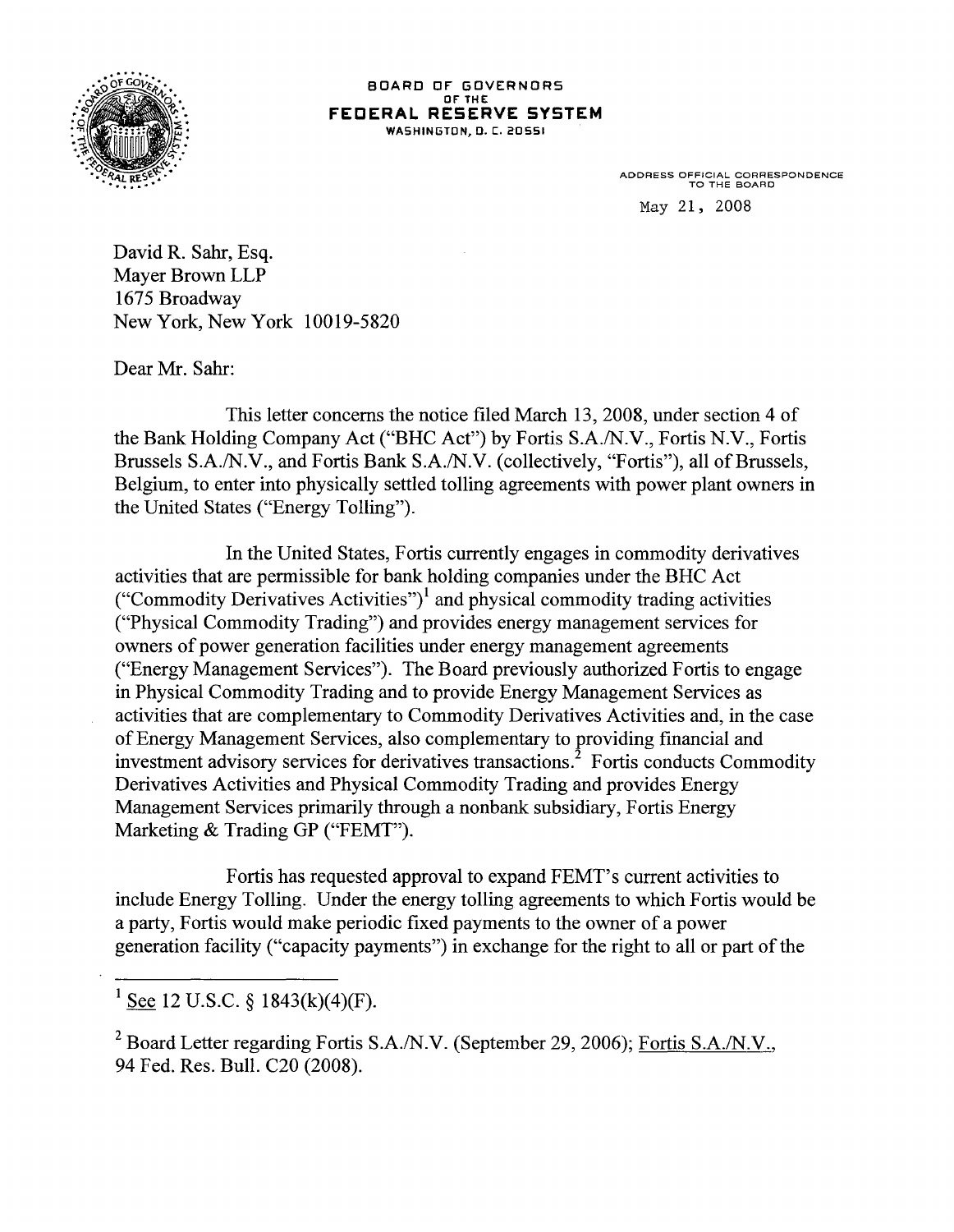plant's power output. Fortis would also generally supply fuel and make payments to cover the owner's variable costs plus a profit margin. The plant owner, however, would retain control over the day-to-day operations of the plant and physical plant assets at all times.<sup>3</sup>

The Board has previously determined pursuant to Regulation Y that Energy Tolling complements the financial activity of engaging in Commodity Derivatives Activities.<sup>4</sup> The Board has delegated to the Director of the Division of Banking Supervision and Regulation, with the concurrence of the General Counsel, the authority to approve requests by financial holding companies to engage in Energy Tolling as an activity that is complementary to Commodity Derivatives Activities, if the proposal meets the conditions imposed by the Board when approving previous requests to engage in Energy Tolling and does not raise significant legal, policy, or supervisory issues.

Fortis has committed to conduct Energy Tolling activities in accordance with the restrictions, definitions, and conditions previously imposed by the Board on the conduct of those activities. In connection with the Board's approval of Fortis's Physical Commodity Trading activities, Fortis committed to the Board that it will limit the aggregate market value of physical commodities that it and any of its subsidiaries hold at any one time to 5 percent of Fortis's tier 1 capital. Fortis also has committed to include the present value of capacity payments associated with Energy Tolling contracts in that 5 percent limit. As a result, Fortis's potential exposure to commodity price risk would not increase by engaging in Energy Tolling activities. Fortis also has established and maintained policies and systems for monitoring and controlling the risks associated with Physical Commodity Trading and Energy Tolling. Going forward, Fortis is expected to continue to maintain effective risk-management policies and systems for both of those activities. Approval of the current proposal would likely benefit Fortis's customers by enhancing Fortis's ability to provide efficiently a full range of commodity-related services and improving its understanding of the commodity markets.

Based on the record, including all the commitments made to the Board in connection with the notice and the conditions imposed by the Board in previous cases, the Director, with the concurrence of the General Counsel, has determined that the proposed Energy Tolling is complementary to the Commodities Derivatives Activities

<sup>4</sup> The Royal Bank of Scotland Group PLC, 94 Federal Reserve Bulletin \_\_ (2008).

 $3$  [The footnote has been redacted.]